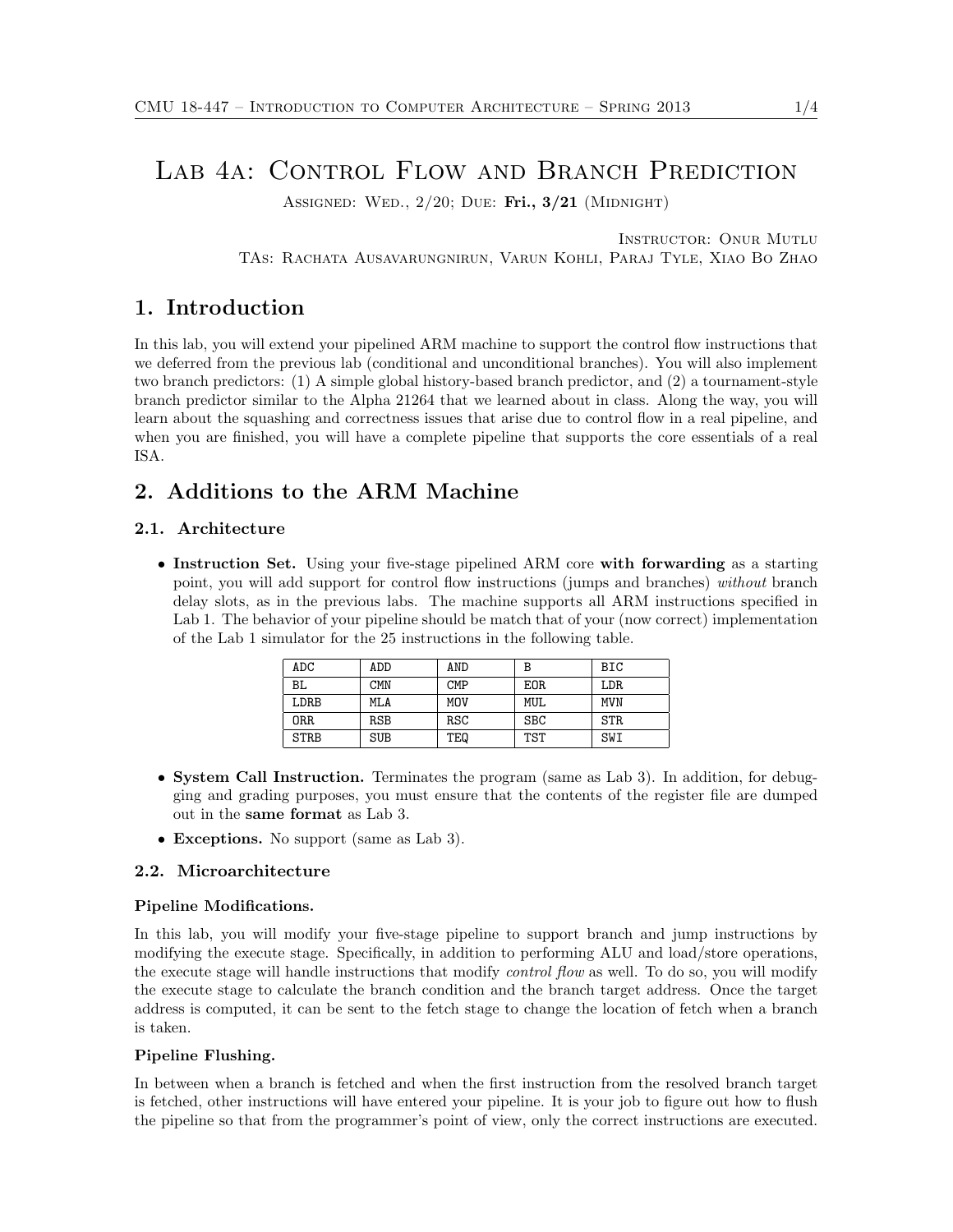#### Branch Prediction.

Now that you have control flow instructions working, you can start improving the performance of your machine using branch prediction. You will implement two types of branch predictors that we learned about in class, and submit each of these implementations separately.

- 1. Global Branch Predictor. The first branch predictor you will implement will be a simple global predictor, similar to the one we talked about in class. The global predictor consists of the following components:
	- A global history register that contains the outcome of the past 12 branches.
	- A pattern history table that contains 4096 entries.
	- A 2-bit saturating counter for each entry in the pattern history table.

You are free to determine the starting values for these components. An important aspect of your design will be when you decide to update the global history register and pattern history table entries. One option is to update them speculatively based on the predicted outcome of the branch, another is to wait until the branch direction has been determined and update them based on the actual outcome of the branch. Experiment with both techniques and find a configuration that works well<sup>1</sup>.

2. Tournament Branch Predictor. The second branch predictor you will implement is a hybrid branch predictor that includes a local branch predictor and a global branch predictor. A separate choice predictor chooses which of the two branch predictors to use for each branch.

For the global branch predictor, you may reuse the design that you implemented earlier. The local predictor consists of the following components:

- 16 local history registers.
- A 10-bit branch history for each local history register based on the PC of the branch.
- A pattern history table containing 1024 entries.
- A 2-bit saturating counter for each entry in the pattern history table.

The choice predictor uses the 12 bits from the global history register to index into a 4096-entry choice history table. Each entry in the choice history table contains a 2-bit saturating counter specifying which predictor (local or global) to use, and is updated during branch retirement if the local and global predictors disagreed in the branch direction.

You are free to determine when to update the local history register and also the initial values for the components. Once again, experiment with different designs to try and find a configuration that achieves good performance.

# 3. Submission

### 3.1. Lab Section Checkoff

So that the TAs can check you off, please come to any of the lab sections *before* Sat.,  $4/1$ . **Note that** you must be checked off for both versions of your implementation (the global branch predictor and the tournament branch predictor). You can get them checked off separately in different lab sections or all in one sitting. Please come early during the lab section. During the Lab Section, the TAs may ask you:

 $\bullet\,$  to answer questions about your implementations,

<sup>&</sup>lt;sup>1</sup>A useful paper that analyzes and discusses the trade-offs of these two update strategies is on the course web page at: http://www.ece.cmu.edu/~ece447/s14/lib/exe/fetch.php?media=p228-hao.pdf.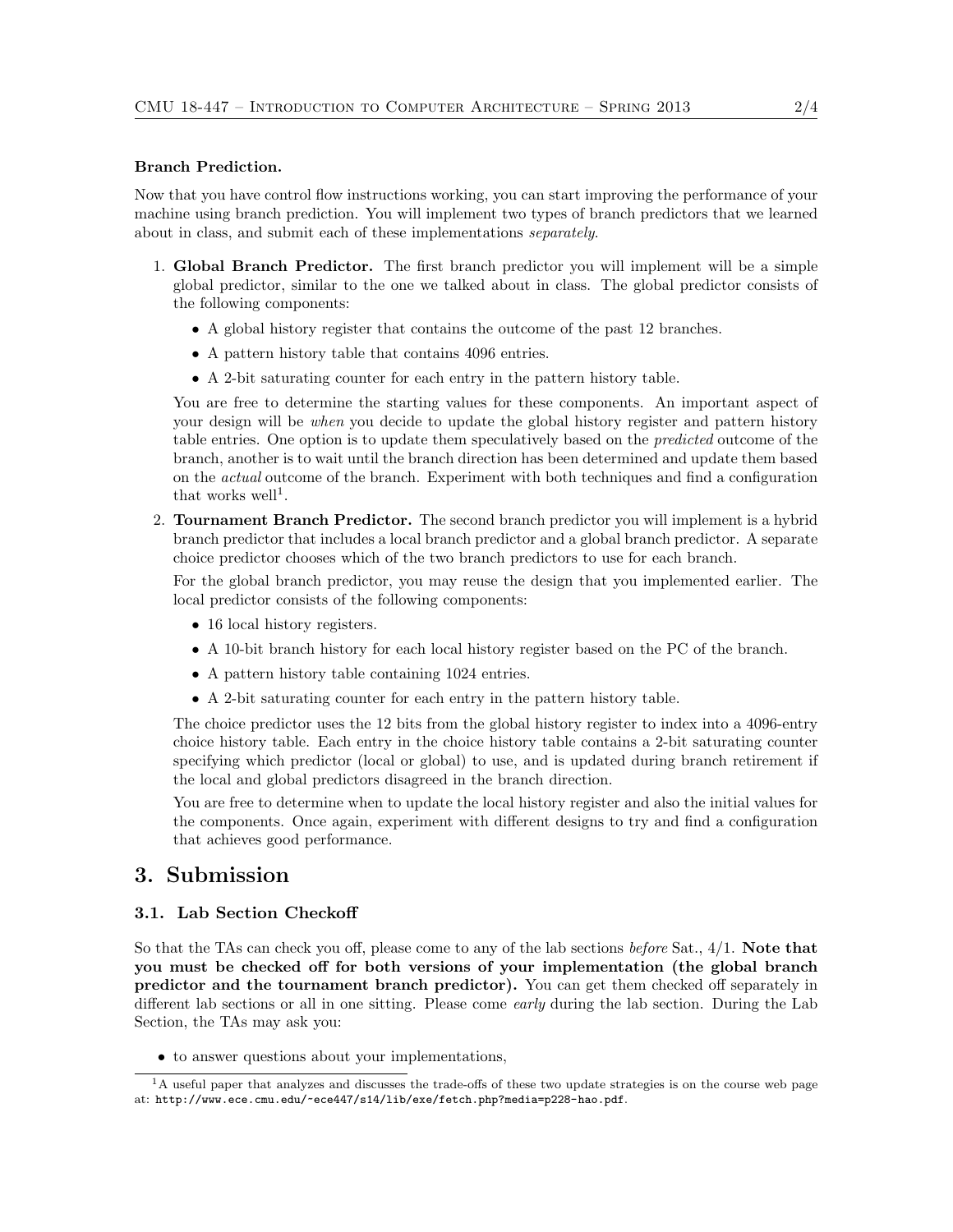- to simulate your implementations using various test inputs (some of which you may have not seen before),
- to show that your implementation can both update the history registers and pattern history table entries based either on the predicted outcome of branches or the actual outcome of branches (and explain why one works better than the other),

## 3.2. Source Code

Make sure that your source code is readable and documented.

Make sure your source code must compile, simulate, and synthesize using our Makfile, our software tools, and our supplementary source code. We will deduct points if your submission fails to compile, simulate, and synthesize using our Makefile, our software tools, and our supplementary source code.

Make sure you format your folders as specified. We will penalize wrong submissions.

Please submit the lab by executing the following commands.

### Global Branch Predictor.

```
$ cp -r src /afs/ece/class/ece447/handin/lab4a/andrewID/global
```

```
$ cp -r inputs /afs/ece/class/ece447/handin/lab4a/andrewID/global
```
## Tournament Branch Predictor.

```
$ cp -r src /afs/ece/class/ece447/handin/lab4a/andrewID/tournament
```
\$ cp -r inputs /afs/ece/class/ece447/handin/lab4a/andrewID/tournament

## 3.3. README

In addition, please submit two README.txt files. To submit these files, execute the following command.

```
$ cp README.txt /afs/ece/class/ece447/handin/lab4a/andrewID/global/README.txt
```

```
$ cp README.txt /afs/ece/class/ece447/handin/lab4a/andrewID/tournament/README.txt
```
The README.txt file must contain the following three pieces of information.

- 1. A high-level description of your design (including what are the initial values of your components).
- 2. The results of your experimentation with updating the various history registers and history table entries. Note that you do not need to report every permutation of local versus global update for each component, but at least show results for (1) updating all components with the predicted outcome, (2) updating all components with the actual outcome, and (3) discuss which design that you experimented with performs the best (which may be a hybrid of the two update strategies) and why.
- 3. The percentage speedup of each of your branch predictor designs over your machine without branch prediction for the primes input program.

It may also contain information about any additional aspect of your lab.

# 3.4. Late Days

We will write-lock the handin directories at midnight on the due date. For late submissions, please send an email to 447-instructors@ece.cmu.edu with tarballs of what you would have submitted to